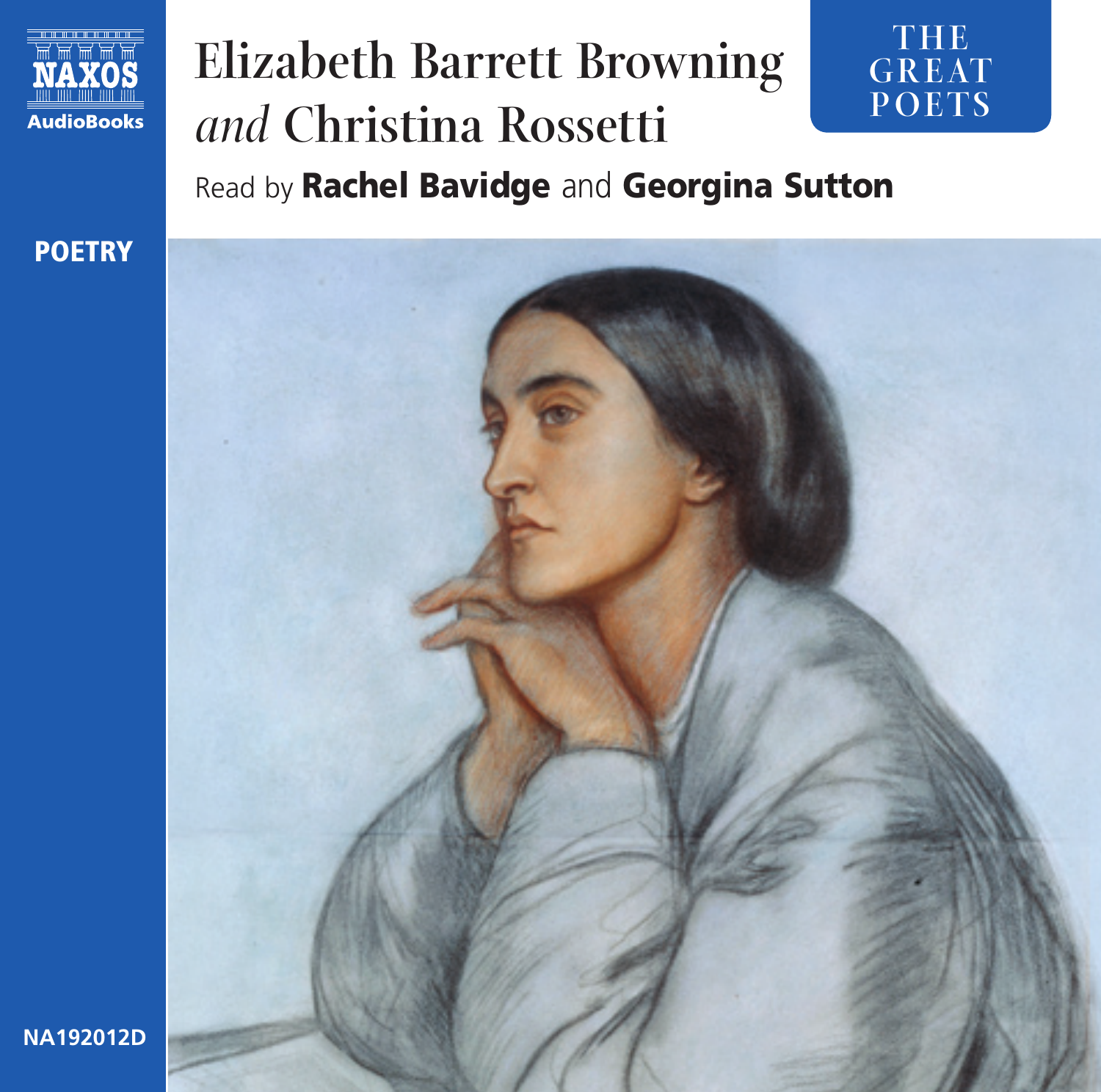# **Elizabeth Barrett Browning**

| $\Box$ Insufficiency                      | 1:13 |
|-------------------------------------------|------|
| $\overline{2}$ Adequacy                   | 0:56 |
| 3 Comfort                                 | 0:58 |
| 4 Hiram Powers's Greek Slave              | 1:01 |
| 5 The Lady's Yes                          | 1:24 |
| 6 The Sleep                               | 3:22 |
| 7 A Woman's Shortcomings                  | 2:17 |
| 8 A Man's Requirements                    | 2:17 |
| <sup>9</sup> Grief                        | 1:03 |
| 10 Bereavement                            | 1:04 |
| 11 Consolation                            | 1:04 |
| <sup>12</sup> The Cry of the Children     | 4:50 |
| $13$ For, all day, the wheels are droning | 5:34 |
|                                           |      |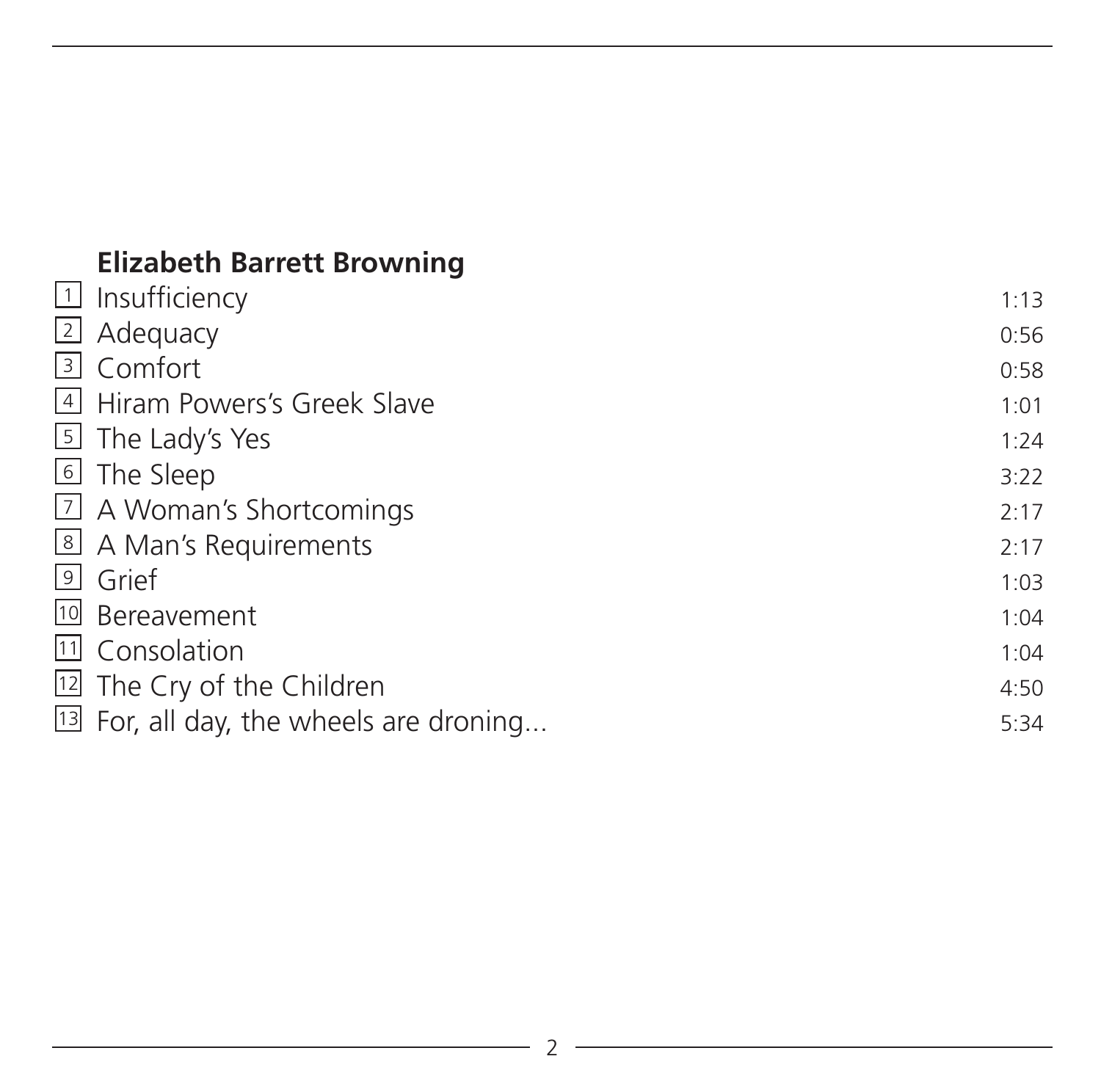| Sonnets from the Portuguese                            |      |
|--------------------------------------------------------|------|
| <sup>14</sup> Sonnet 1 – I thought once how Theocritus | 1:17 |
| <sup>15</sup> Sonnet 6 - Go from me. Yet I feel        | 1:08 |
| $16$ Sonnet 7 – The face of all the world is changed   | 1:14 |
| $\boxed{17}$ Sonnet 14 – If thou must love me          | 1:14 |
| $\boxed{18}$ Sonnet 22 – When our two souls stand up   | 1:06 |
| <sup>19</sup> Sonnet 26 - I lived with visions         | 1:08 |
| $20$ Sonnet 28 – My letters! all dead paper            | 1:23 |
| 21 Sonnet 32 - The first time the sun rose             | 1:10 |
| 22 Sonnet 38 - First time he kissed me                 | 1:14 |
| $23$ Sonnet 39 – Because thou hast the power           | 1:04 |
| $24$ Sonnet 42 – My future will not copy fair          | 1:09 |
| 25 Sonnet 43 - How do I love thee? Let me count        | 1:18 |
|                                                        |      |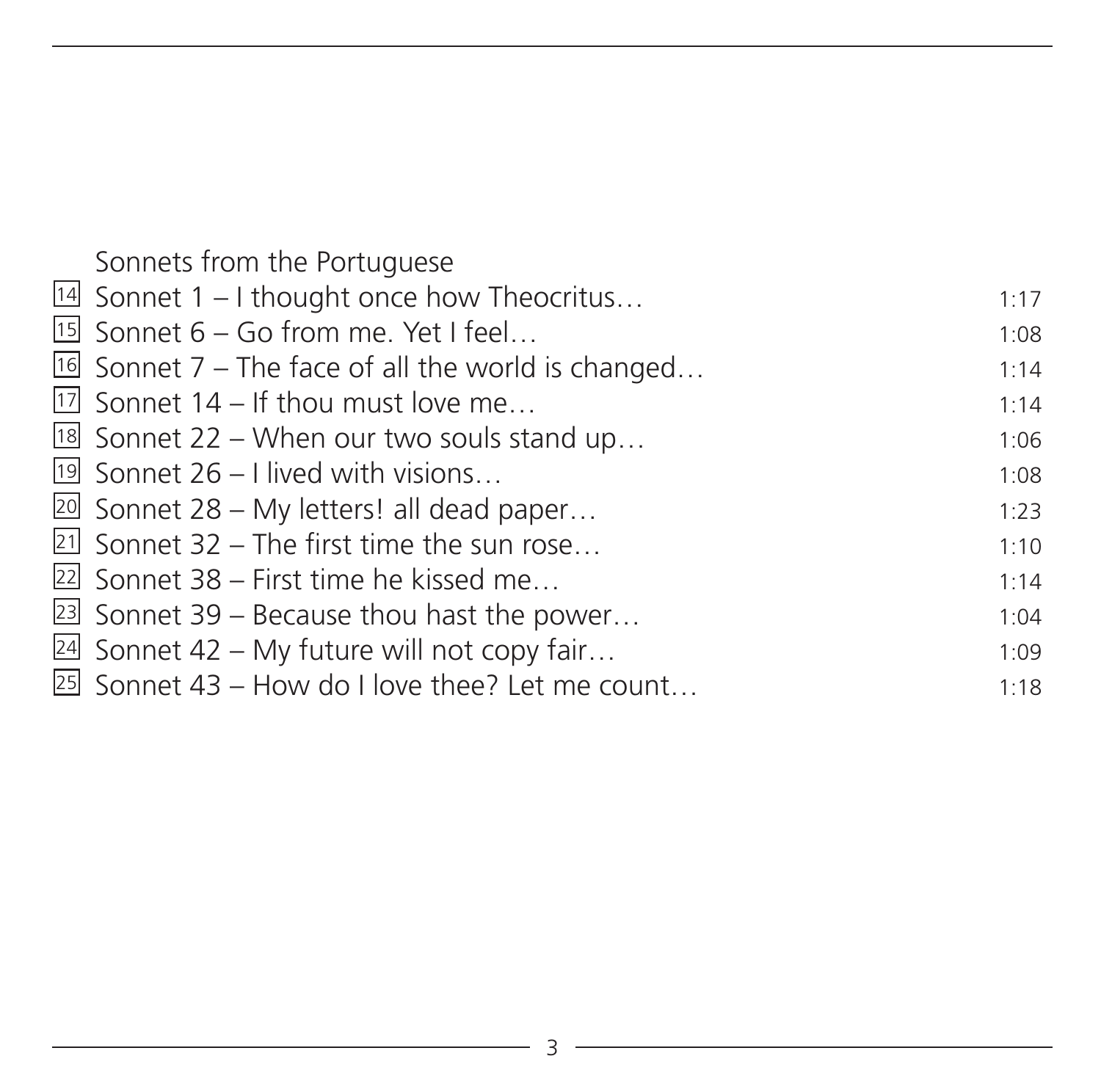# **Christina Rossetti**

| 26 After Death                            | 1:16 |
|-------------------------------------------|------|
| 27 Song: When I am dead, my dearest       | 0:56 |
| 28 Sappho                                 | 1:10 |
| 29 Spring                                 | 1:55 |
| 30 Another Spring                         | 1:21 |
| 31 A Birthday                             | 1:04 |
| 32 Good Friday                            | 1:06 |
| 33 The Heart Knoweth its own Bitterness   | 3:38 |
| 34 In the Bleak Midwinter                 | 1:50 |
| 35 Amor Mundi                             | 1:41 |
| 36 Remember                               | 0:59 |
| 37 Silent Noon                            | 1:10 |
| $\overline{38}$ Up Hill                   | 1:08 |
| 39 Song: Oh, roses for the flush of youth | 0:34 |
| 40 Rest                                   | 1:11 |
|                                           |      |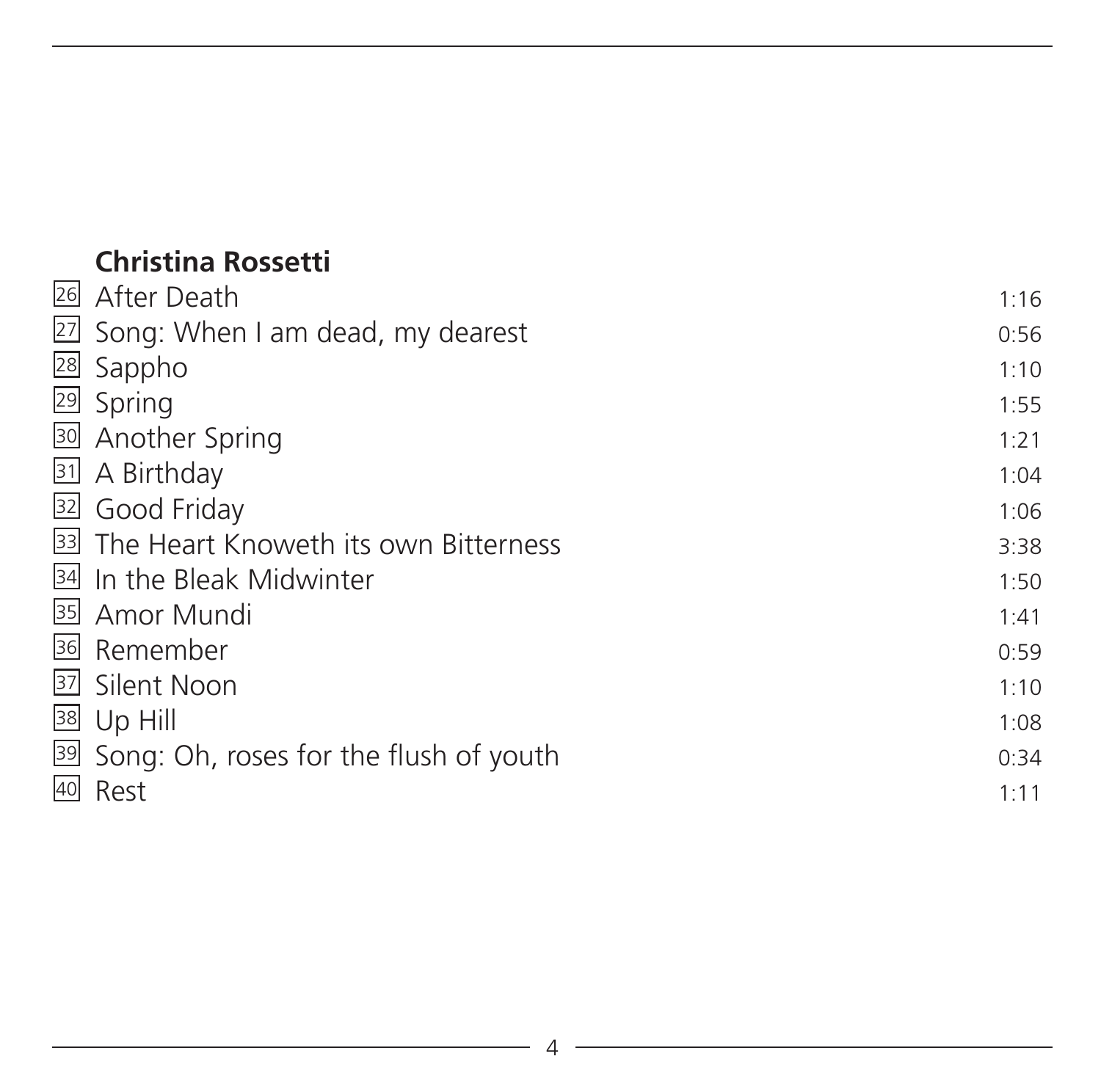| 41 The First Day                         | 1:03 |
|------------------------------------------|------|
| $42$ May                                 | 0:54 |
| 43 Maude Clare                           | 2:40 |
| 44 The Thread of Life                    | 3:14 |
| 45 Last Night                            | 2:36 |
| 46 Soeur Louise de la Misericorde (1674) | 2:03 |
| 47 There is a Budding Morrow in Midnight | 0:45 |
| 48 Love came down at Christmas           | 0:49 |
| 49 Hope is Like a Harebell               | 0:46 |
|                                          |      |

**Total time: 1:17:47**

<u> 1980 - Johann Barbara, martxa al</u>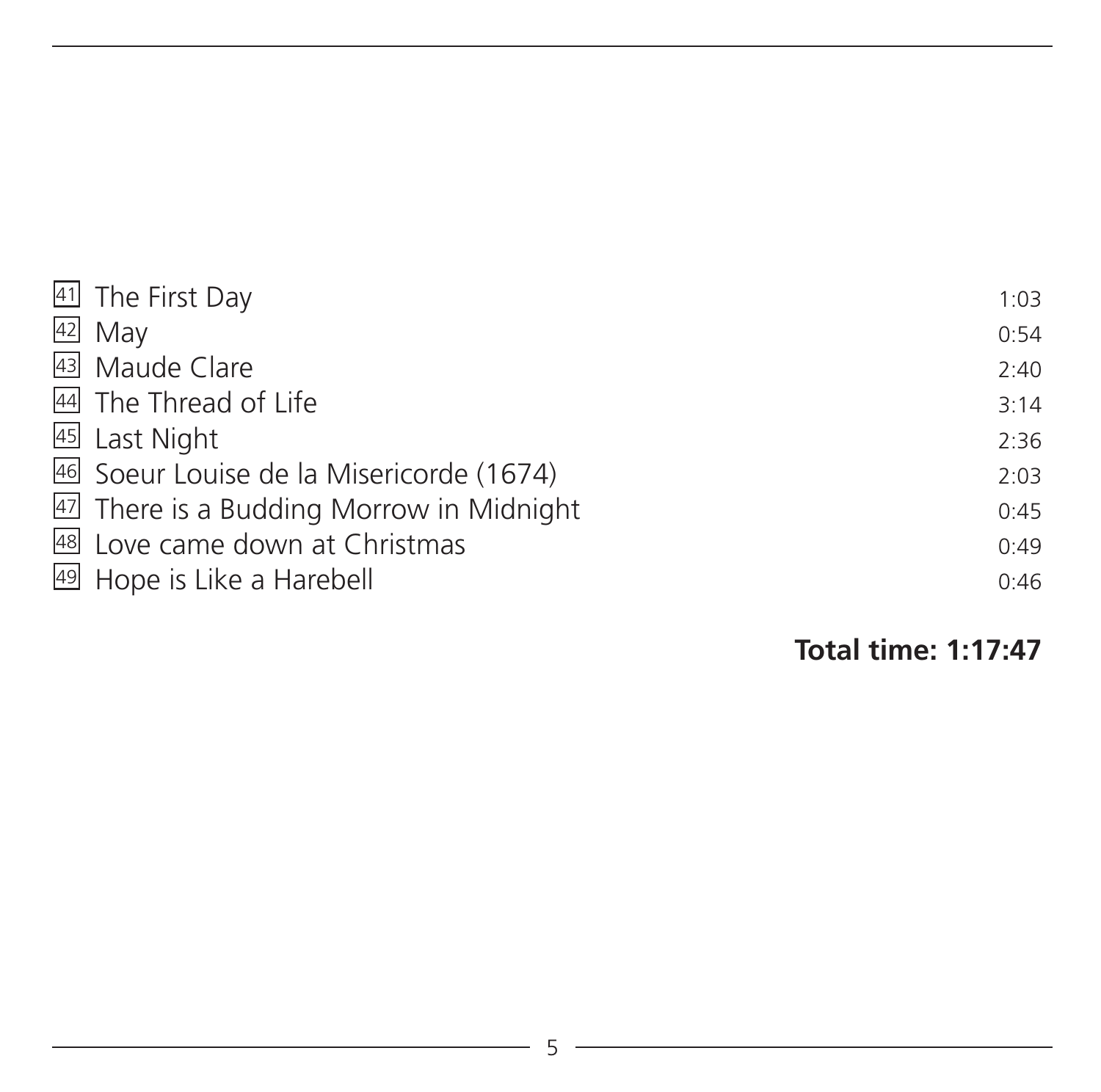# **Elizabeth Barrett Browning**  *and* **Christina Rossetti**

There are unusual and contradictory parallels between these two major poets. Both were deeply religious, and both had a strained family history. Furthermore, they were both reclusive invalids, though for very different reasons. One was regarded as the successor to the other, on whom she was even asked to write a biography. While one of them wrote major political and social poetry and some of the most popular and tender love poems, the other produced works of devotional and sensual morbidity. Both women were profoundly affected, professionally and personally, by death and love, but there is an irony in the fact that the one who never thought she would see much daylight – still less, marriage and children – should produce such lifeaffirming verse, while the one who was engaged and came from a family of brilliant Italian artists should see death at every turn.

**Elizabeth Barrett Browning** (1806– 1861) was born in Durham. Her family was very wealthy, through owning sugar plantations in Jamaica, where they had lived for 200 years before Elizabeth's father came back to England. The eldest of twelve in a part-Creole family, she was precocious – a linguist and scholar. She read Homer in the original Greek at ten, and was writing long, serious poetry from the age of 14. By the age of 20, she was publishing her first collection of poetry, but she was already beginning to suffer from a series of serious physical ailments, the precise nature of which has never been fully understood. Somewhere in her early teens, she contracted a lung complaint that was similar in some ways to tuberculosis. From then on, her family regarded her as essentially an invalid, a condition not much helped by being prescribed morphine, which she took throughout her life. Matters worsened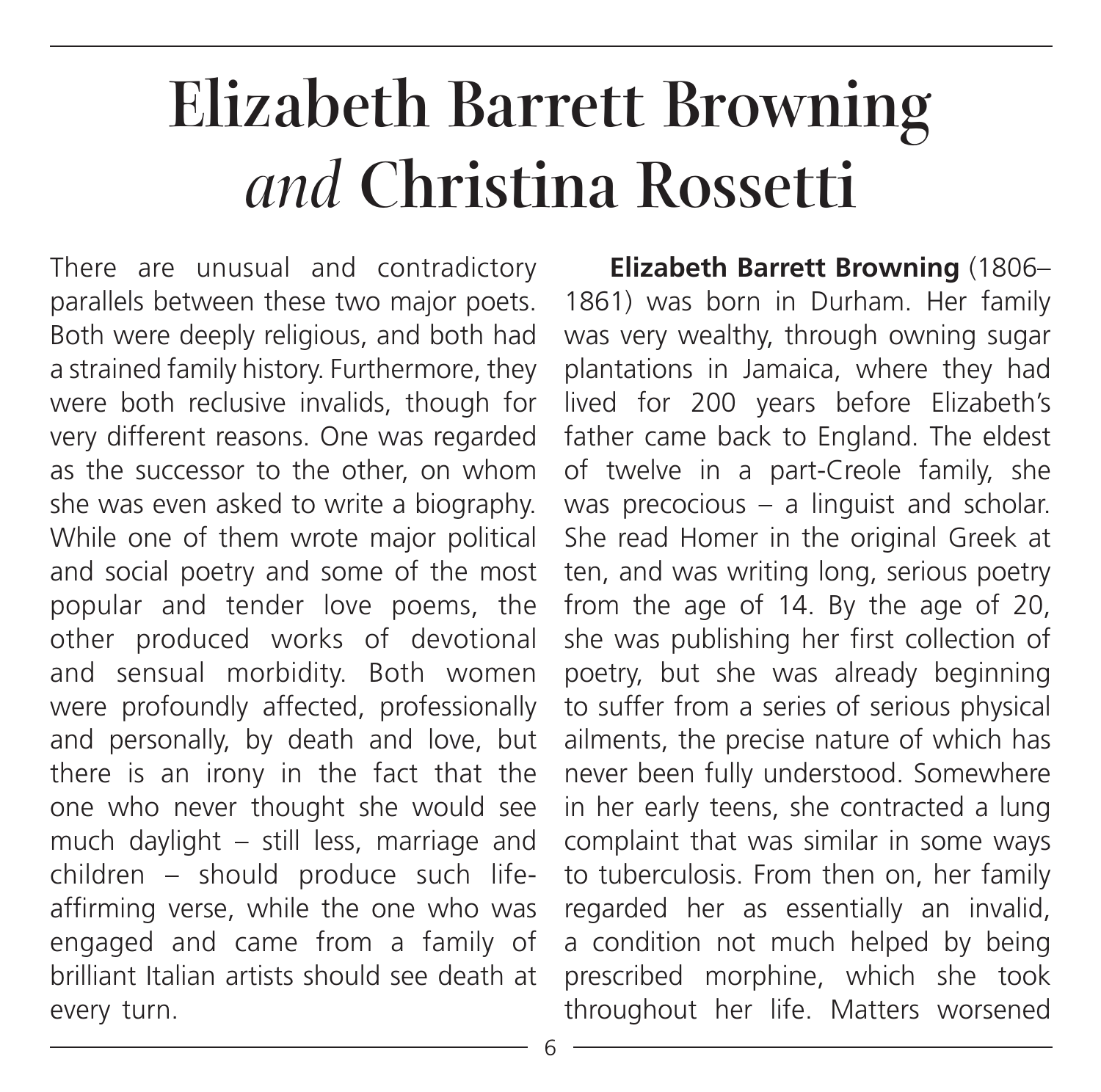when she suffered a spinal injury in 1821. This was damaging enough in itself, but must have made her father all the more concerned to prevent her from being buffeted by the world. His fortune was badly affected by the gradual abolition of the slave trade – an institution Elizabeth was profoundly against – and he sent some of his other children to Jamaica to help. But the invalid was kept in deliberate seclusion in the family home in London's Wimpole Street.

This seclusion became more acute after her much-loved brother Edward was drowned in a sailing accident off the English coast. Elizabeth never really recovered from the loss, but devoted herself to her faith – the classics and poetry. Her volume of verse, *Poems*, in 1844 was a success, and brought her to the attention of the poet Robert Browning. He corresponded with her and finally met her. They married in secret, in consequence of which her father disinherited her. She found it difficult to believe that Robert – younger by six years – could fall for her, even though his passionate antagonism towards slavery and his love of learning

equalled hers. She expressed these delighted doubts in the *Sonnets from the Portuguese*, which remains among the most popular and touching collections of love poetry in English ('the Portuguese' was Browning's pet name for her, after her dark colouring).

The two moved to Florence, where Elizabeth continued her support for the freedoms of others. In England she had already written against slavery and child labour as well as about the role of women in Victorian society. While in Italy, she continued in this polemical vein, arguing in favour of the revitalisation and freedom of her adopted home. Her health was helped by both the change in climate and her husband's deep affection; they had a son in 1849. She continued to write, and, despite her undisguised desire for social change, remained a hugely popular, respected and influential figure until and after her death in 1861.

Among those influenced by Elizabeth Barrett Browning was **Christina Rossetti** (1830–1894), who was from one of the most extraor-dinary families of Victorian England. Like Elizabeth, she became one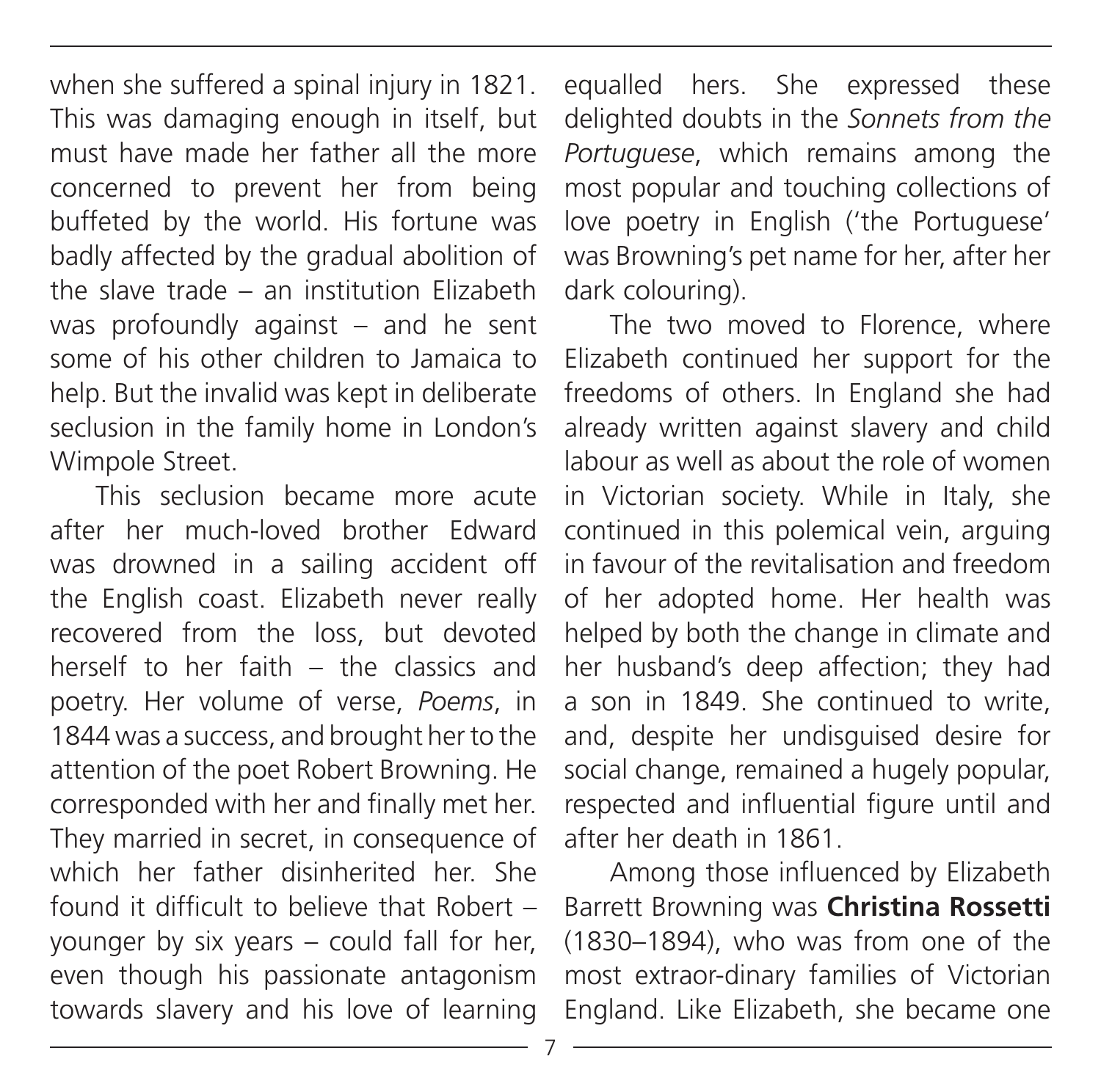of the best-known and best-loved poets of her time, her popular poems ranging from such secular treasures as *A Birthday* to the hymn *In the Bleak Midwinter*. But her work reflects the pained intensity of repression and desire in Victorian England. She was born in 1830 to a father who was exiled from Italy because of his nationalism; he was a professor of Italian and also a poet, and he suffered severe depression as his health and money began to fail. Her brother Dante Gabriel was a poet as well, but became better known for painting. Her sister, Maria, became closely involved in the Anglican Church, like her mother. The children's maternal uncle was present with Byron, Shelley and Mary Godwin (Shelley's fiancée) when the latter came up with the idea of *Frankenstein*. Not to be outdone, this uncle wrote a story based on a discarded fragment of Byron's – and thus created the first vampire story in English.

The Rossetti family was passionate. Dante Gabriel, in particular, had a fascination with love and beauty, allied to a depressive character and an addiction to the sedative chloral hydrate. An equal passion for the Church animated Christina's mother and sister. This intensity of feeling and its vivid manifestations – Dante Gabriel burying his poetry with the body of his wife, only to have it disinterred and then published – must have had a profound influence on Christina; but it was her faith that proved her principal guide.

Although she started writing early, it was the publication of the long poem *Goblin Market* in 1862 that saw her taking on the role of female laureate in the public imagination, a position held until then by Elizabeth Barrett Browning. That poem is a fairy-tale; but underlying it are themes of redemption, desire and feminine liberation. It is filled with luscious sensuality; but the image of the forbidden fruit had to remain just that – an image and a metaphor – since the tree of knowledge (in both educational and sexual senses) was denied to the women of her time. These themes are played out in her shorter poems as well, but the rich sensuality is transposed to mourning the mortality of the flesh. This may have something to do with her personal circumstances. She lived with her mother all her life, but there were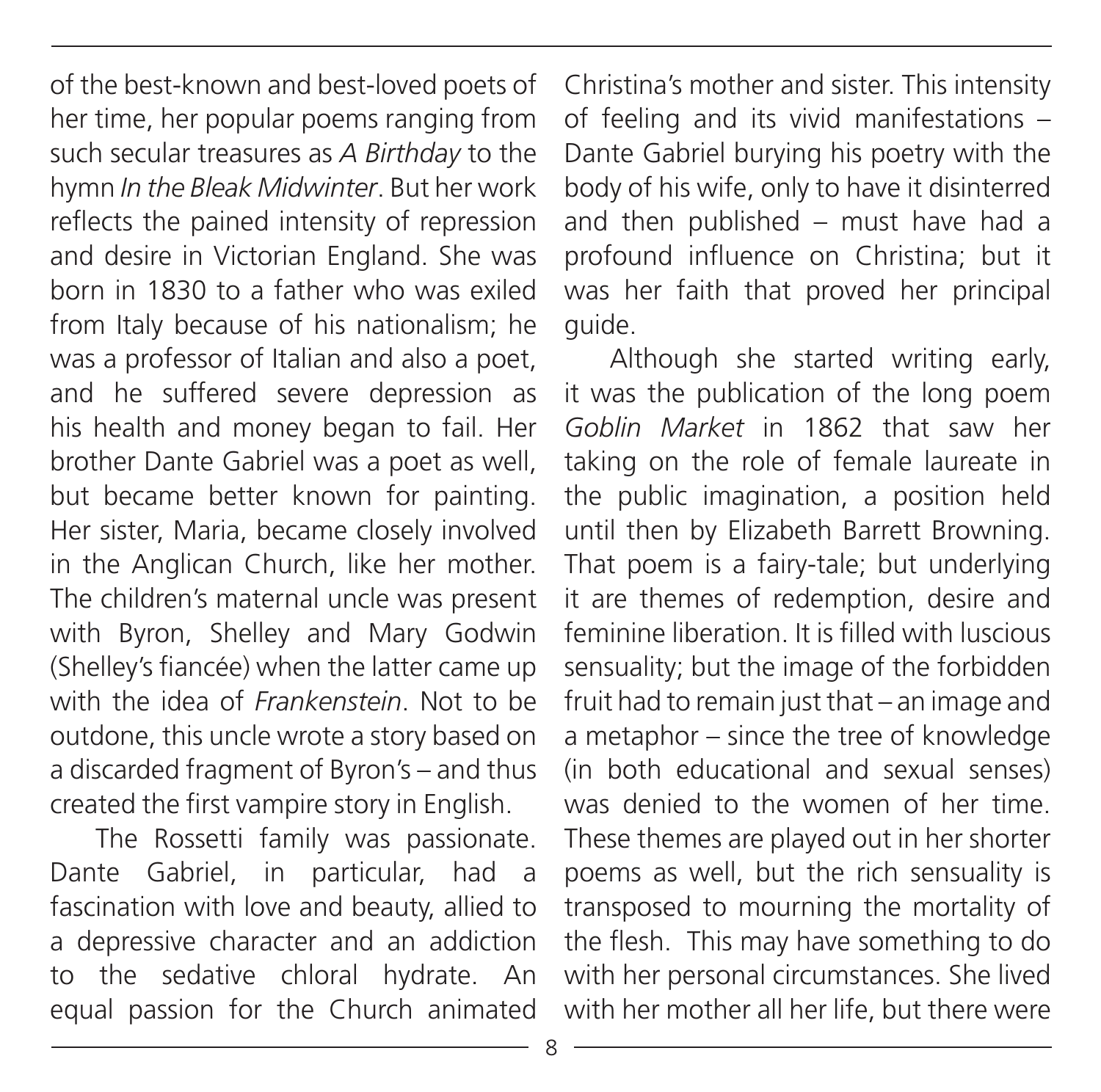at least two men who wanted to marry her. She rejected them both on religious grounds, actions that contributed to her personal isolation. This lack of release for her sensual side, coupled with her devout beliefs and a fascination with the more apocalyptic elements of religious writings, can be felt in the melancholic tensions underlying many of her poems, where there is a longing for, or hypnotic interest in, death – a feature of much of the Gothic revival that was developing in her lifetime.

She was also the victim of disease however, suffering from a thyroid complaint that effectively turned her into an invalid. It was a position that reflected the reclusive, introspective aspects of her nature. But these were not the only sides to her. She carried on writing and publishing, and despite her illness maintained an active social life and a wide circle of friends, many of whom were in the literary and artistic worlds. She was also actively engaged in social work, serving as a volunteer at a refuge for prostitutes in London for ten years. Although never an outspoken critic of her society, she

was – as Elizabeth Barrett Browning had been – against slavery, cruelty to animals and the exploitation of women and girls in prostitution, as well as the desperate status of illegitimate children. But she developed cancer in 1893, and died at the end of the following year.

Elizabeth Barrett Browning started writing her verse at the end of the Romantic era; Christina Rossetti died almost at the end of the Victorian age, when modernism was beginning to emerge. Both women were profoundly significant writers, who charted the concerns of their time. But the timelessness of their personal concerns – love, faith, death, justice – gives their work its enduring strength and appeal.

#### **Notes by Roy McMillan**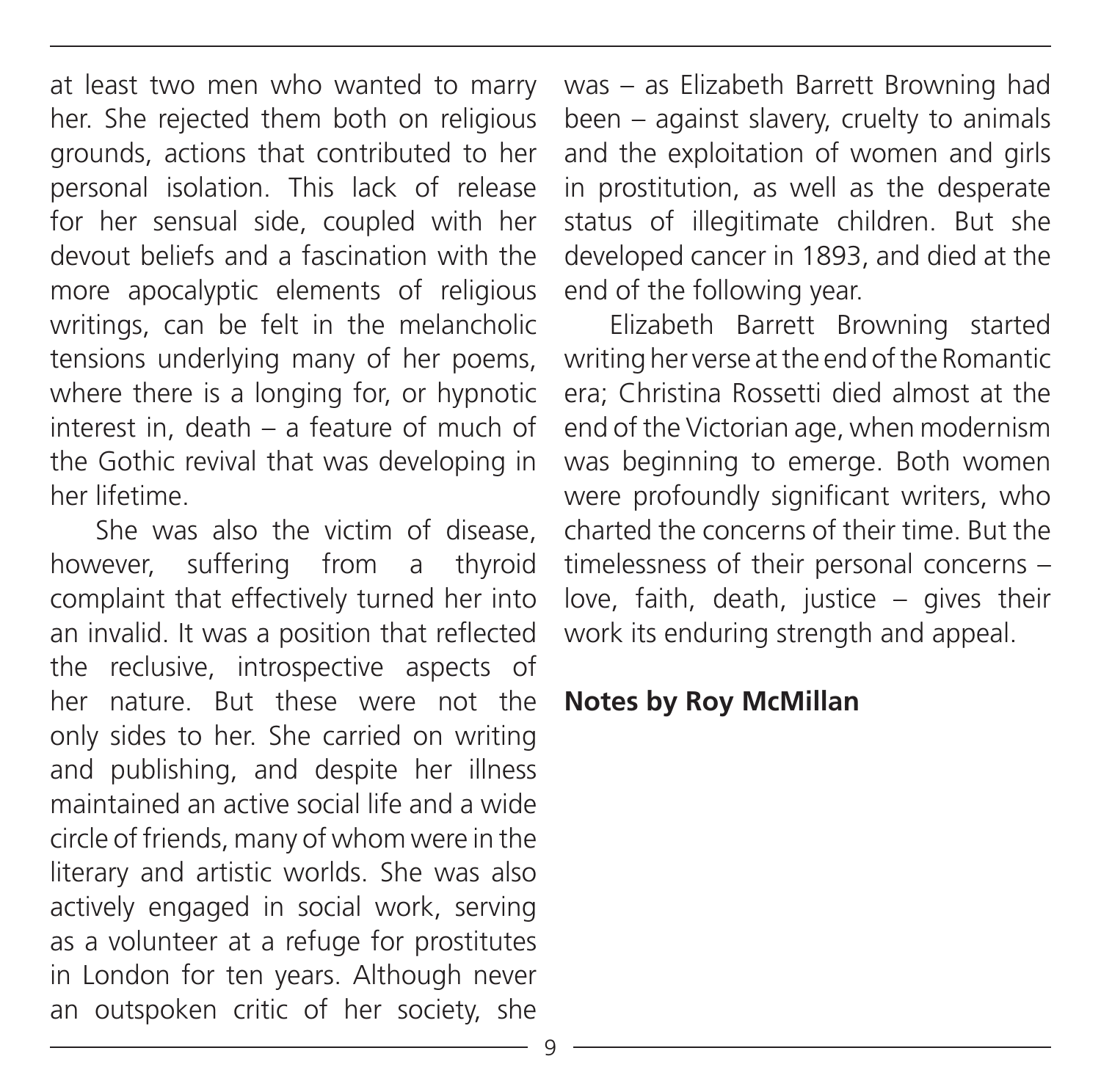

**Rachel Bavidge** was born in North Shields in Tyneside and moved to Oxford in her early teens. She has narrated numerous audiobooks and has just completed six months as a member of the BBC Radio Drama Company. Theatre credits include Mrs Boyle in *Whose Life is it Anyway?* (West End) and Margaret in *Much Ado About Nothing* (Theatre Royal, Bath), both directed by Peter Hall. Television credits include *The Bill*, *Casualty*, *Doctors*, *The IT Crowd*, *Inspector Lynley*, *Wire in the Blood* and *Bad Girls*. She has also read the part of Marion Halcombe in *The Woman in White* for Naxos AudioBooks.



**Georgina Sutton** trained at Webber Douglas Academy of Dramatic Art. She has toured extensively to repertory theatres around the UK in plays and musicals and has appeared in numerous pantomimes. Film credits include *The Gallery* (Channel 4) and the presentation and voiceover for a 3G Mobile documentary. Audio work includes various commercials for Classic FM, recording course and instruction manuals as learning tools, and *Broadcast Toast* (Inaudible Inc). Georgina is a regular voice for Marks & Spencer and Waitrose. She has also contributed to *Kafka on the Shore* for Naxos AudioBooks.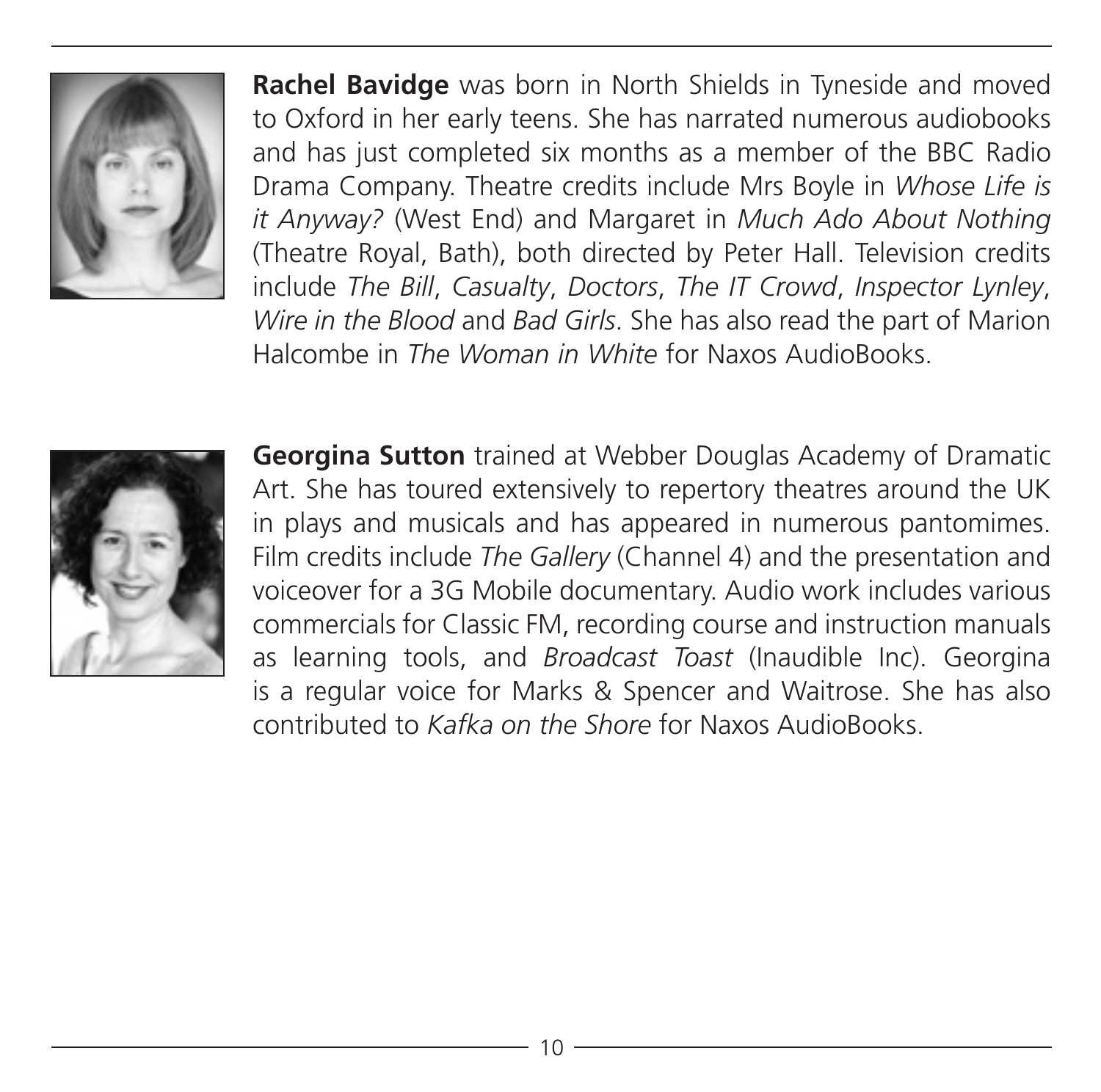## **Credits**

Selected and produced by Roy McMillan Recorded at Motivation Sound Studios, London Edited and mastered by JD Evans

ALL RIGHTS RESERVED. UNAUTHORISED PUBLIC PERFORMANCE, BROADCASTING AND COPYING OF THESE COMPACT DISCS PROHIBITED.

Front cover picture: Christina Rossetti by Dante Rossetti, 1866; courtesy of AKG Back cover pictures: Elizabeth Barrett Browning in March 1859, engraved by G. Cook; courtesy of The Bridgeman Art Library Christina Rossetti by Dante Rossetti, 1866; courtesy of AKG